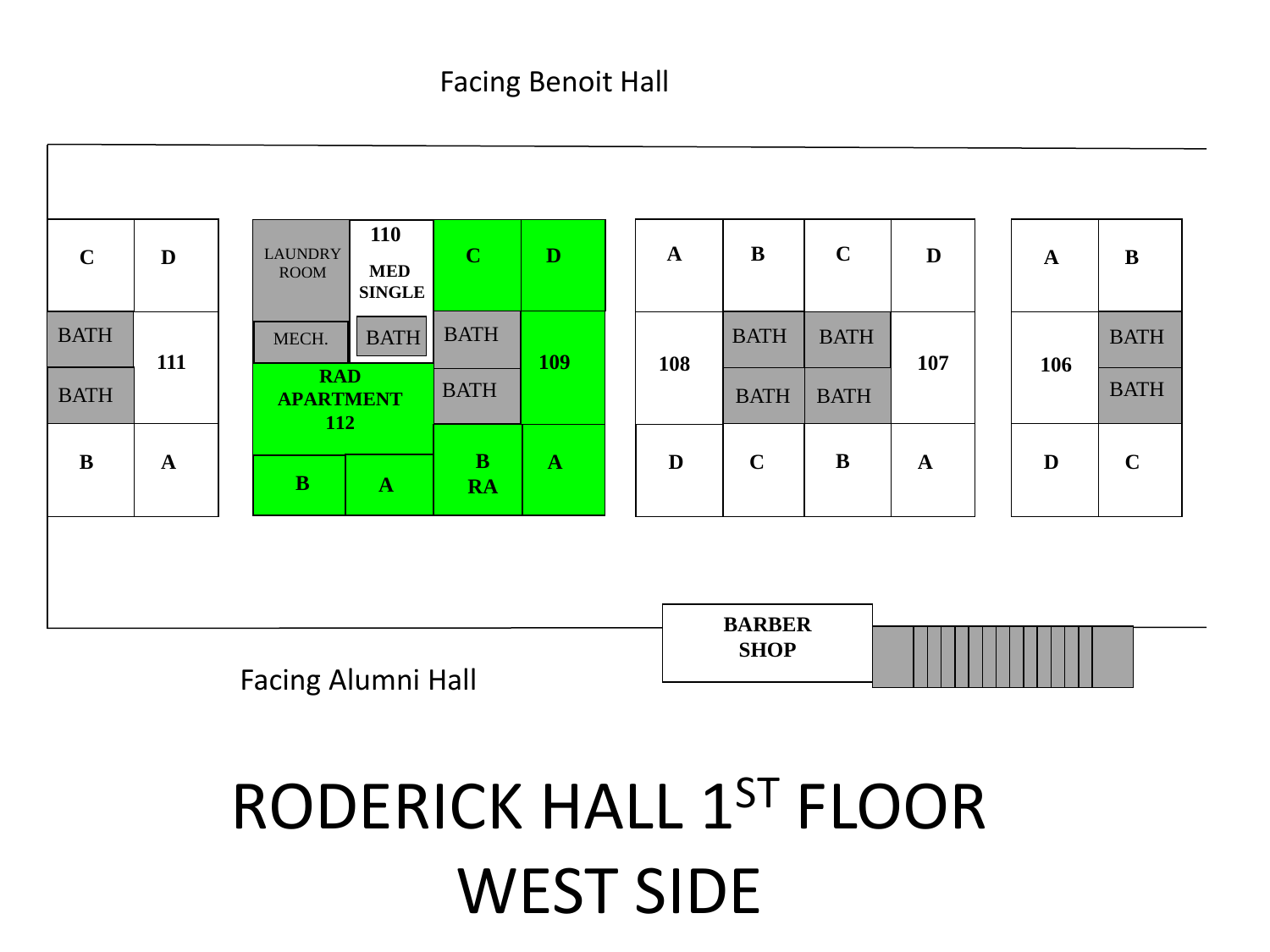

| $\mathbf C$ | D           | $\mathbf A$ | $\bf{B}$    | $\mathbf C$ | D            | $\mathbf A$  | $\bf{B}$    | $\mathbf{C}$              | $\mathbf D$  |  | $\mathbf C$ | D            |
|-------------|-------------|-------------|-------------|-------------|--------------|--------------|-------------|---------------------------|--------------|--|-------------|--------------|
| <b>BATH</b> | 105         | 104         | <b>BATH</b> | <b>BATH</b> | 103          | 102          | <b>BATH</b> | <b>BATH</b>               | <b>101</b>   |  | <b>100</b>  | <b>BATH</b>  |
| <b>BATH</b> |             |             | <b>BATH</b> | <b>BATH</b> |              |              | <b>BATH</b> | <b>BATH</b>               |              |  | <b>BATH</b> |              |
| $\bf{B}$    | $\mathbf A$ | $\mathbf D$ | $\mathbf C$ | $\bf{B}$    | $\mathbf{A}$ | $\mathbf{D}$ | $\mathbf C$ | $\mathbf{B}$<br><b>RA</b> | $\mathbf{A}$ |  | $\bf{B}$    | $\mathbf{A}$ |
|             |             |             |             |             |              |              |             |                           |              |  |             |              |

Facing Alumni Hall

## RODERICK HALL 1ST FLOOR EAST SIDE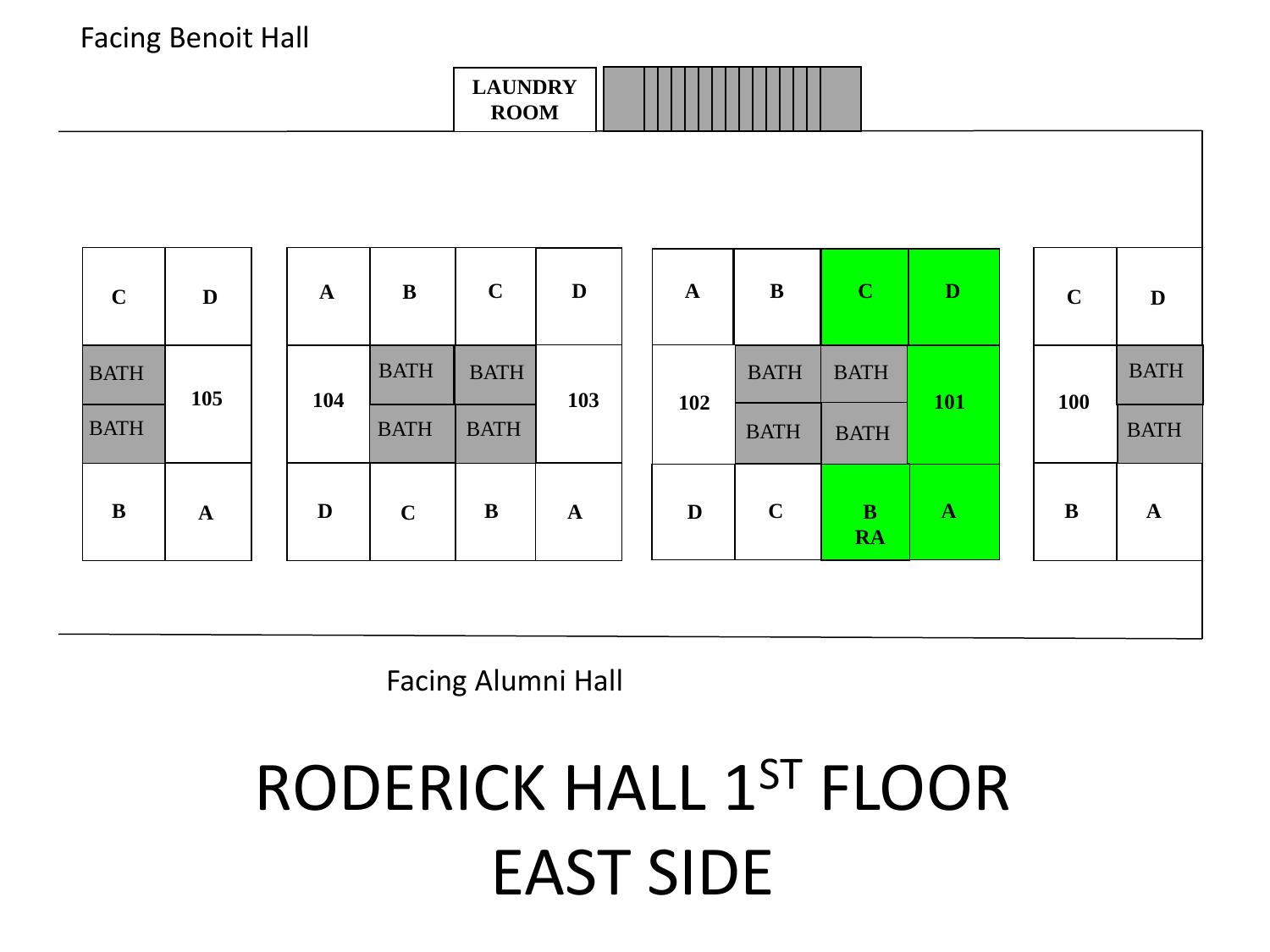| <b>BATH</b><br><b>BATH</b><br><b>BATH</b><br><b>BATH</b><br><b>BATH</b><br>212<br>210<br>211<br>208<br>209<br>207<br><b>BATH</b><br><b>BATH</b><br><b>BATH</b><br><b>BATH</b><br><b>BATH</b> |             | <b>MED</b><br><b>SINGLE</b> | $\mathbf A$ | D | $\mathbf C$ | $\mathbf{B}$<br><b>RA</b> | $\mathbf{A}$ | D | $\mathbf C$ |
|----------------------------------------------------------------------------------------------------------------------------------------------------------------------------------------------|-------------|-----------------------------|-------------|---|-------------|---------------------------|--------------|---|-------------|
|                                                                                                                                                                                              | <b>BATH</b> |                             |             |   |             |                           |              |   |             |
|                                                                                                                                                                                              | <b>BATH</b> |                             |             |   |             |                           |              |   |             |
| $\bf C$<br>$\bf{B}$<br>D<br>$\bf{B}$<br>$\bf{B}$<br>D<br>$\mathbf C$<br>D<br>$\mathbf A$<br>$\mathbf{A}$<br>$\mathbf A$                                                                      | $\mathbf C$ |                             |             |   |             |                           |              |   |             |

Facing Alumni Hall

### RODERICK HALL 2nd FLOOR WEST SIDE